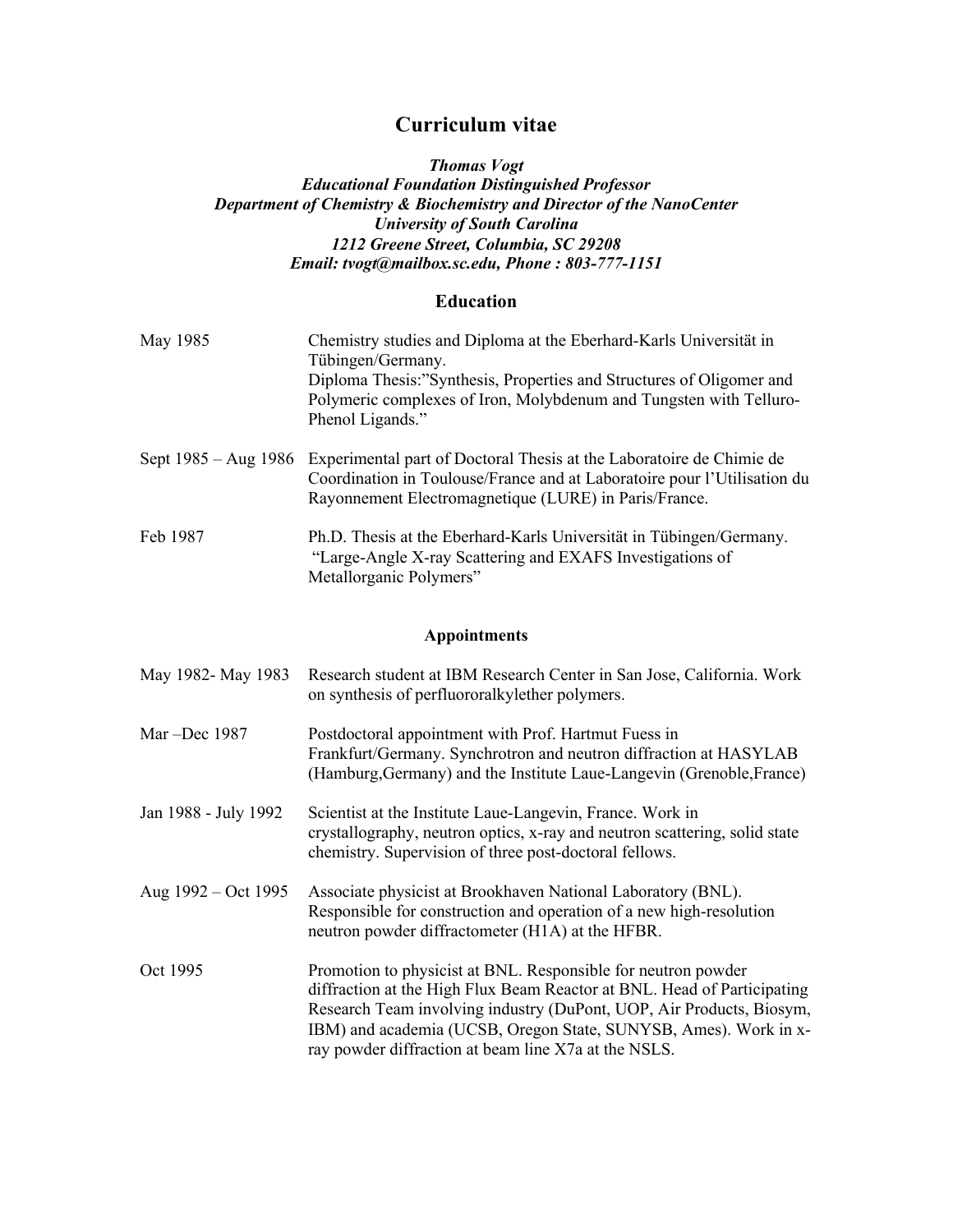| Jan 2000            | Promotion to group leader of the Powder Diffraction Group in the<br>Physics Department at BNL. Responsible for high-resolution synchrotron<br>x-ray scattering beam line X7A at NSLS.                                                                             |
|---------------------|-------------------------------------------------------------------------------------------------------------------------------------------------------------------------------------------------------------------------------------------------------------------|
| Jan 2003 - Sep 2005 | Head of Materials Synthesis & Characterization Group in the BNL<br>Physics Department, Cluster Leader of Materials Synthesis in the Center<br>for Functional Nanomaterials (CFN) and Technical Coordinator for<br>scientific equipment in the CFN project at BNL. |
| Since April 2004    | Adjunct Professor in the Department of Philosophy at the University of<br>South Carolina                                                                                                                                                                          |
| Since October 2005  | Director of the NanoCenter and Professor in the Department of<br>Chemistry and Biochemistry at the University of South Carolina                                                                                                                                   |
| Since August 2009   | Visiting Professor at the African University of Science and Technology<br>In Abuja, Nigeria                                                                                                                                                                       |
| Since November 2009 | Educational Foundation Distinguished Professor, University of South<br>Carolina                                                                                                                                                                                   |
| Oct 2011-Sept 2013  | <b>Associate Vice President for Research</b>                                                                                                                                                                                                                      |

## **Qualifications and Scientific Interests**

- Extensive knowledge of nanoscience, crystallography, materials chemistry and chemical synthesis as well as technical expertise in diffraction and imaging techniques and instrumentation using x-rays, neutrons and electrons.
- Author of more than 300 publications in peer reviewed scientific journals and books.
- H-index: 61; over 17,700 total citations (Google Scholar); 6 major review articles. 3 books as editor and 2 books in preparation (University of Cambridge Press and Oxford University Press)
- 10 U.S. patents (#6,238,823, #6,613,213, #7,074,386, #8,168,086, #8,168,085, #8.236,569, #8,252,598, #8,475,681, #8,673,180, #9,587,174, #9,856,419)

## **Significant Awards**

- 2019 Educational Foundation Award in Science, Mathematics and Engineering
- 2018 Carolina Trustee Professorship at the University of South Carolina
- 2018 Fellow of the Neutron Scattering Society of America
- 2018 Fellowship at the Institute of Advanced Study, Durham University, UK
- 2009 International Visiting Research Fellowship at the University of Sydney, Australia
- 2008 Fellow of the American Association for the Advancement of Science.
- 2006 Fellow of the American Physical Society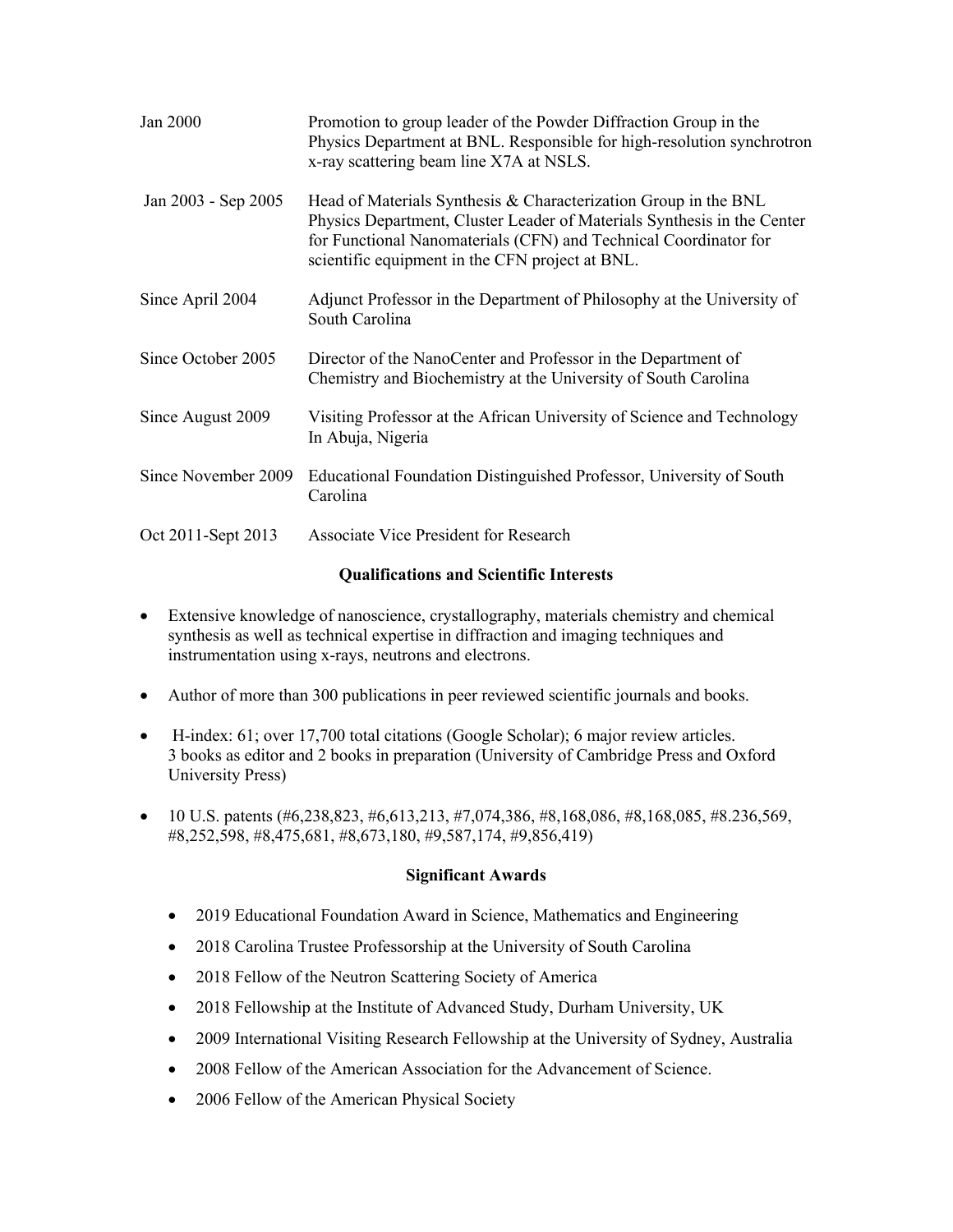- 2002 Design and Engineering Award of Popular Mechanics
- 1996 R&D 100 award from R&D Magazine

## **Scientific Highlights and Main Collaborations**

- Pressure-induced hydration, insertion and confinement of water in zeolites under hydrostatic pressures [with Yongjee Lee (Yonsei University, Korea)]
- Materials with negative thermal expansion, R&D 100 award 1996 [A.W. Sleight, Oregon State, J.S.O. Evans Durham, UK]
- High-pressure studies of alloys and oxides [J.A. Hriljac (U. of Birmingham), B. Kennedy (U. Sydney), P.M. Woodward (Ohio State), J. Parise (SUNY Stony Brook)]
- Hydrogen storage systems and battery related materials; 2002 Design and Engineering Award of Popular Mechanics [J. Reilly, J. McBreen (BNL)]
- Spin and charge order in complex oxides [P.M. Woodward (Ohio State), P. Karen (Oslo), A.K. Cheetham (UCSB), B. Kennedy (Sydney))]
- Crystallography and aberration-corrected scanning transmission electron microscopy of oxide catalysts [Doug Blom (USC), Doug Buttrey (Delaware), W. Dahmen (RWTH Aachen). P Binev (USC-Columbia), Nigel Browning (PNNL)]]
- Global Research Laboratory funded by Korean Ministry of Science, Education and Technology on "Novel Nanotechnology on Pressure-induced Auxetic Materials". Partner Organizations: Stanford University (Dr. Chi-Chang Kao) and Yonsei University (Dr. Yongjae Lee).

#### **Significant Scientific Impact**

- Structural determination of the seven-coordinated molecules IF<sub>7</sub> and ReF<sub>7</sub> using highresolution neutron powder diffraction. (**T. Vogt**, AN Fitch, JK Cockroft Science 263, 1265 (1994))
- Localization of hydrogen in zeolite Y (M. Czjzek, H. Jobic, AN Fitch, **T. Vogt** J. Phys. Chem. 96, 1535 (1992))
- Materials with negative thermal expansion. (T.A. Mary, J.S.O. Evans, **T. Vogt**, A.W. Sleight Science 272, 90-92 (1996))
- Temperature and pressure-driven spin state transitions in cobaltates (**T. Vogt**, PM Woodward, P. Karen, BA Hunter, P. Henning, AR Moodenbaugh Phys. Rev. Lett. 84, 2969 (2000))
- High-dielectric-constant perovskite-related CaCu<sub>3</sub>Ti<sub>4</sub>O<sub>12</sub>. (Homes, C.C., **Vogt, T.,** Shapiro, S.M., Wakimoto, S., and Ramirez, A.P. Science 293, 673-676 (2001) and A.P. Ramirez, M.A. Subramanian, M. Gardel, G. Blumberg, D. Li, **T. Vogt**, S.M. Shapiro Solid State Comm. 115, 217-220 (2000))
- First structure of a super-hydrated zeolite. (Y. Lee, J.A. Hriljac, **T. Vogt**, J.B. Parise, and G. Artioli J. Am. Chem. Soc. 123, 12732-12733 (2001))
- Pressure-induced hydration in zeolites. (Yongjae Lee, **Thomas Vogt**, Joseph A. Hriljac, John B. Parise, Jonathan C. Hanson, and Sun Jin Kim Nature 420, 485-489 (2002))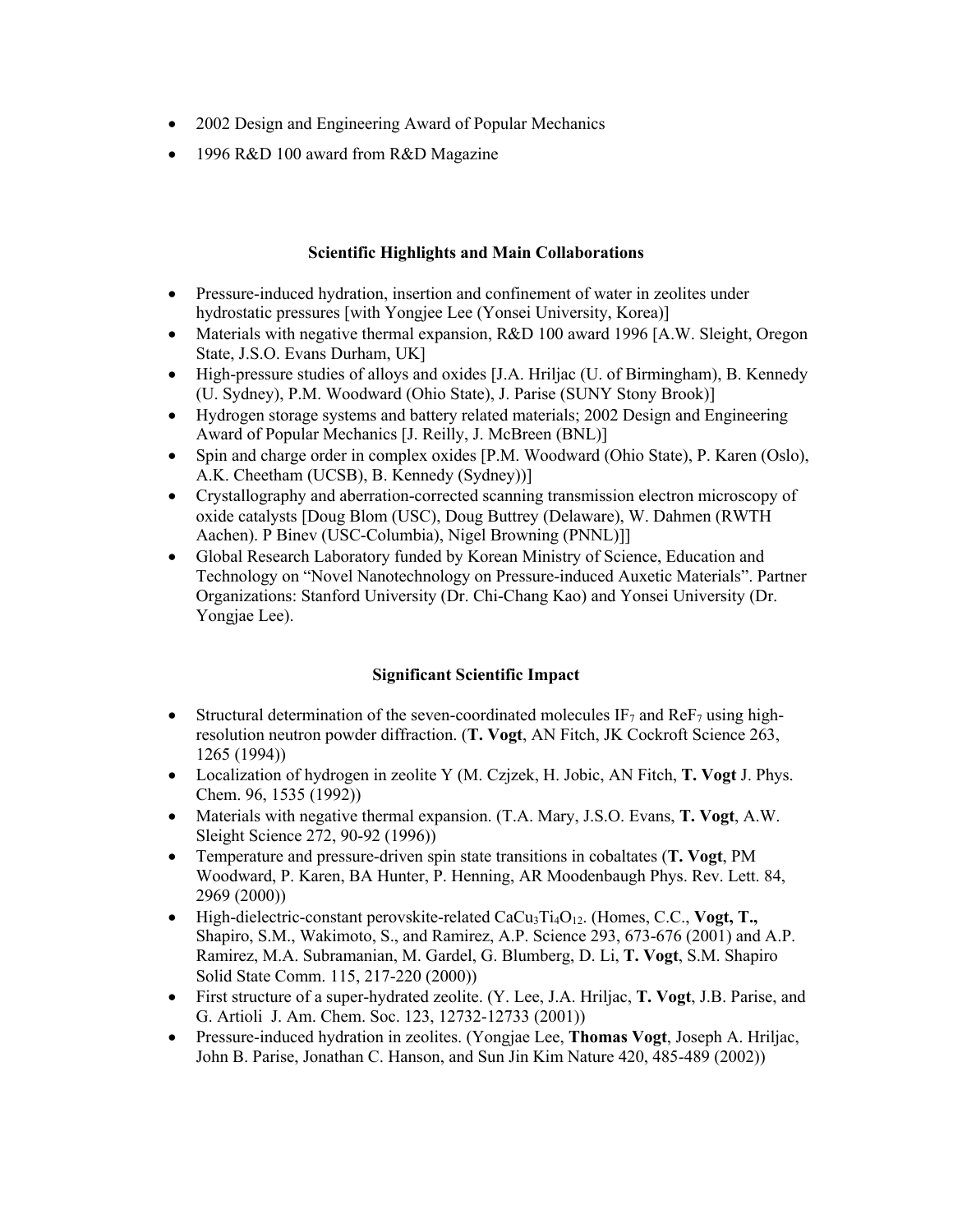• Quantitative High-Angle Annular Dark Field Scanning Transmission Electron Microscopy of complex Oxides (William D. Pyrz, Douglas A. Blom. **T. Vogt**, D.J. Buttrey Angewandte Chemie Int. Ed., 47, 2788-2791 (2008))

## **Advances in Instrumentation and Measurement Techniques**

- High temperature neutron single crystal and powder diffraction experiments at 2000K
- Design and construction of a new wafer-based high-resolution monochromator for neutron scattering.
- Measurement device for neutron diffraction of thin films avoiding preferred orientation.
- High-pressure/low-temperature powder diffraction using synchrotron and neutron radiation.
- Shielding of high resolution electron microscopes and electromagnetic pulse facilities.
- STEM simulations beyond the virtual crystal approximation.

## **Selected Talks and Public Appearances**

- Invited by the International Atomic Energy Commission (IAEA) to lecture at the 1993 IAEA Regional Training Course on Nuclear Methods in Materials Development in Beijing, China, August 1993
- Distinguished speaker at the annual meeting of the Norwegian Physical Society, Oslo, July 1994 "High-Resolution Neutron Powder Diffraction"
- Workshop on Composite Germanium Monochromators, Alp Sellamatt, Switzerland, June 11-13, 1995"The development of wafer stacked composite monochromators at BNL."
- Workshop on Neutron Instrumentation in Les Houches, France, 1995 "Wafer-based germanium monochromators for high-resolution neutron powder diffraction."
- International Union of Crystallography Congress in Seattle Washington, August 1996 "High Resolution Neutron Powder Diffraction at BNL."
- Meeting of the Electrochemical Society, Toronto, 1997 "Non-stoichiometric  $AB_{5+x}$  electrodes for NiMH batteries."
- Australian Physical Society Meeting in Wagga Wagga, February 1998 "Negative Thermal Expansion."
- International Conference on Rare Earths in Fremantle, Australia, October 1998 "Nonstoichiometric AB<sub>5</sub> Type Alloys and their properties as Metal Hydride Electrodes."
- American Chemical Society Meeting in Boston, August 2002 "Charge- and spin-order in mixed valence iron and cobalt double perovskites."
- Catalysis Club of Chicago, February 2003 "Towards a High Pressure Chemistry of Zeolites."
- Workshop on Strongly Correlated Electronic Materials, Princeton University, January 27&28, 2005
- Speaker at Tradeline Conference Series "Research Buildings 2005" April 19-19, 2005 in St. Petersburg, Florida
- Speaker at the 2005 National Science Foundation Workshop on Inorganic Chemistry
- Invited talk at the Department of Energy's Workshop on "Dealing with Societal Implications of DOE Science." May 1-2,2006
- Panelist on the PBS series "The Power of Small", broadcasted in April 2008
- Panelist on TV program Carolina Business Review with Chris Williams March & June 2008, June 2009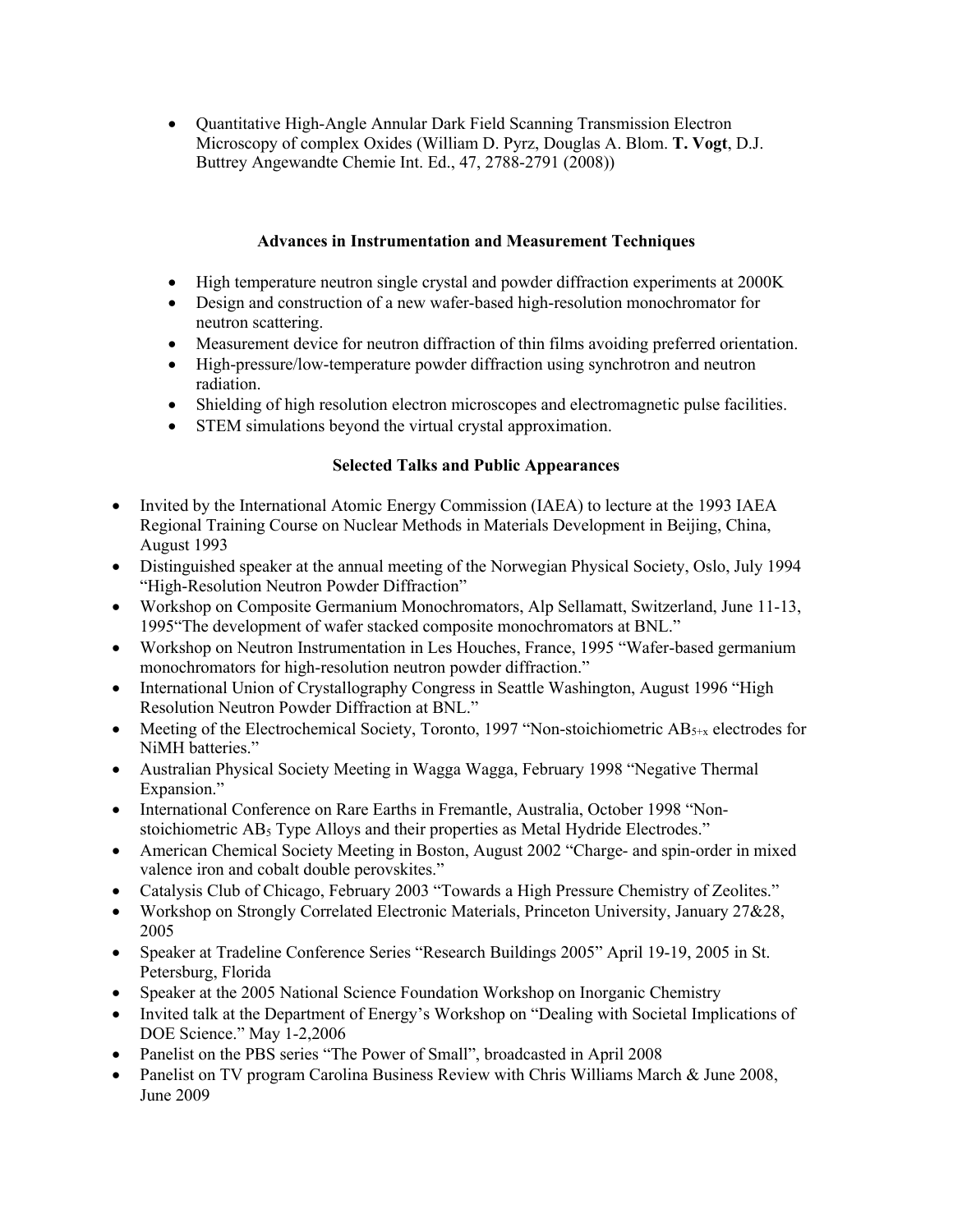- Invited plenary talk at the inaugural meeting of the Society for the Study of Nanoscience and Emerging Technologies in Seattle, Washington, September 8-11, 2009
- Invited talk "HRTEM imaging of Complex Oxides" at Pacific Chem, Honolulu Hawaii December 15-20, 2011
- Invited participant of the National Academies Keck Futures Initiative "Seeing the future with imaging science" November 16-19, 2011, secured seed grant in April 2011.
- Invited talk at Stanford Synchrotron Radiation Laboratory "Scanning Transmission Electron Microscopy Investigations of Complex Oxides" May 16<sup>th</sup> 2011
- Invited talk at the Phosphor Global Summit 2011 March 22-24, 2011 in San Antonio
- Invited talk "Imaging at the Nanoscale" at 2nd NanoWorcester Symposium, March 17, 2012 , Worcester, Massachusetts
- Invited attendee for 'Workshop on Second Guide Hall at OPAL', Australian Nuclear Science Organization, April 16-18, 2012, Sydney Australia
- Invited talks in Israel at Weizmann Institute (Dec 3, 2012) and the Technion (Dec 6 , 2012)
- Invited talk "Imaging at the Edge" at the Center for Interdisciplinary Research (ZiF) Bielefeld, March 15, 2013 during International conference on "Dimensions of Measurements".
- Invited talk "Pressure-induced trapping of radionuclides in zeolite: combined diamond anvil cell and large volume pressure experiments" at study of Matter at Extreme Conditions, Miami March 23-30, 2013
- Invited talk "Exploring Chemical and Structural Parameter Space" at Advances in Structural and Chemical Imaging (ASCI 2013), Eugene Oregon May 29-30, 2013
- Invited talk "Oxyfluoride Phosphors" at symposium "Luminescence and Display Materials: Fundamentals and Applications" at the Electrochemical Society Meeting in San Francisco, October 27- Nov 1, 2013
- Invited talk "Pressure Induced Insertions in Zeolites", November 1, 2013, University of Nevada, Las Vegas
- Invited talk Catalysis Research Center TU Munich "Pressure Induced Insertion in Zeolites", December 4, 2013
- Panel member at Globes Conference December 2013, Tel Aviv, Israel
- Invited talks at the Australian Nuclear Science and Technology Organization in Sydney, Australia: (1) "Real Space Imaging of Complex Materials" January 22, 2015 & "Hydration and Insertion of Chemical Species under Pressure" March 12, 2015
- Invited talks "Hydration and Insertion under Pressure" University of Sydney March 27, 2015 & Macquarie University April 10<sup>th</sup>, 2015 & Yonsei University July 7<sup>th</sup>, 2015
- Invited talk "Imaging in Materials Science Status and Needs" Advanced Structural and Chemical Imaging (ASCI) meeting at Washington State University May 21<sup>st</sup>, 2015
- Invited talk "Towards a Philosophy of Materials Science" at the Institute for History and Philosophy of Science and Technology (IHPST), University of Paris 1-ENS May  $25<sup>th</sup> 2015$
- Invited talk at Advanced Structural and Chemical Imaging (ASCI) meeting at University of Boise, Idaho, May 18-20, 2016
- Invited talk "Emergence and Pathology of Concepts in Materials Science" at the Philosophy Department of the TU Darmstadt, July 4<sup>th</sup>, 2016
- Invited plenary talk at the 4<sup>th</sup> Aachen Conference on Computational Engineering Science July 27th, 2017 at RWTH Aachen University, Germany
- Invited talk at Mathematical Advances in Electron Microscopy in Casa Matematica Oaxaca, Mexico, October 15-20, 2017
- Invited public talk at the Institute of Advanced Studies at Durham University "Why we seek structure at the atomic level"  $15<sup>th</sup>$  of February 2018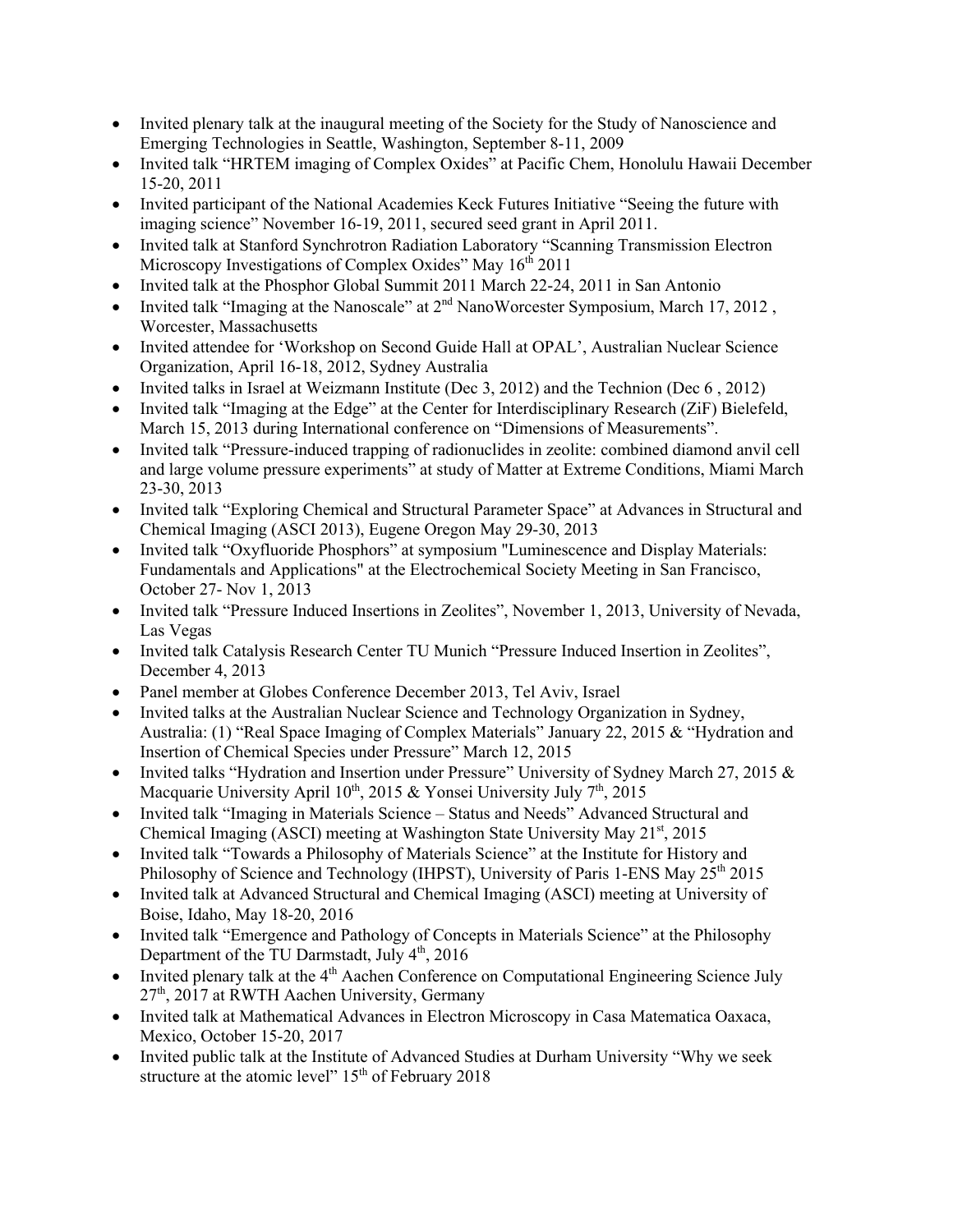- Invited lecture in Workshop "Structure and Explanation in the Sciences" March  $22 23$ , 2018 at the Institute for Advanced Studies at Durham University
- Invited colloquium in the Philosophy Department at Trinity University College, Dublin, Ireland February 28, 2019 "What does chemistry bring to the table? – A sketch of a philosophy of chemistry."
- Invited talk at the Advanced Microscopy Laboratory at Trinity University College, Dublin. Ireland, February 29<sup>th</sup>, 2019 "STEM investigations of highly complex oxides".
- Invited plenary talk in DFG/FWF conference "Epistemology of the Large Hadron Collider Simplicities and Complexities", University of Bonn, May 22-24, 2019 "Simplicities and complexities in chemistry – the language of vague ideas".
- Invited talk in the workshop on "Nonlinear Approximations" at the University of South Carolina, October 26<sup>th</sup>, 2019 "Imaging with Electrons".

## **Main Collaborators**

**D.J. Buttrey** (University of Delaware) Structure of complex oxides and ammoxidation catalysts **D. A Blom** (University of South Carolina) Aberration-corrected DF and BF STEM imaging **C. Homes (**BNL Physics) Materials with giant dielectric response. **J.A. Hriljac** (University of Birmingham, UK) High-pressure crystallography **B. Kennedy** (University of Sydney) Structure of complex oxides at high pressures using neutrons **Yonjae Lee** (Yonsei University) Pressure-induced insertion in Microporous Materials **Valery Petkov** (Central Michigan University) PDF analysis, nanocrystallography **Jim Reilly** (BNL) Hydrogen storage systems, battery related materials **A.W. Sleight** (Oregon State University) Materials with Negative Thermal Expansion **P.M. Woodward** (Ohio State University) Charge and Spin Order in Complex Oxides **Chi-Chang Kao** (Stanford University) Auxetic Nanomaterials at High Pressures **Wolfgang Dahmen** (University of South Carolina) Mathematical Techniques in Image Analysis

## **Thesis Advisor and Postgraduate-Scholar Sponsor**

- **Ph.D. Students (4)**: Zoran Mursic (Intel); Mirijam Czjzek (Universite de Marseilles, France), Sonali Mitra (Air Liquide), Robert Green (Florida International University)
- **Postdoctoral Scholars Sponsored (3)**: Sangmoon Park (Busan University,Korea) Yongjae Lee (now Yonsei University, Korea), Eirin Sullivan (now Illinois State University)

#### **Selected Other Professional Activities**

- Membership in the American Chemical Society, American Physical Society, American Association for the Advancement of Science, Materials Research Society.
- Adjunct Professor in the Department of Philosophy at the University of South Carolina. Research in science and technology studies; focus on the societal implications of nanotechnologies and philosophy of science.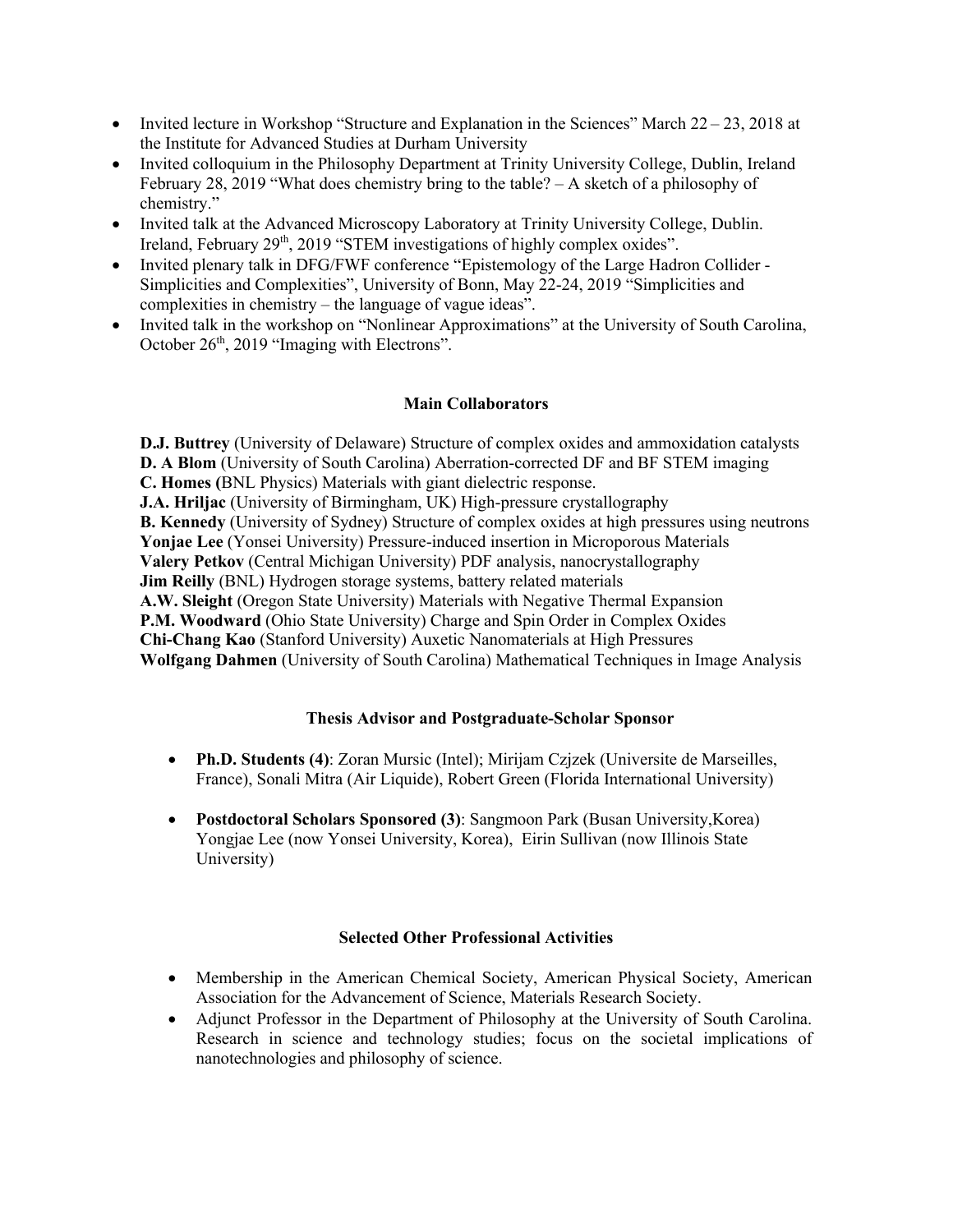- Past Member of the International Advisory Team for the Neutron Powder Diffraction at the Replacement Research Reactor Project at the Australian Nuclear Science & Technology Organization in Sydney, Australia
- Past Head of the Industrial Advisory Board for the Department of Materials Science & Engineering at the State University of New York Stony Brook (2003-2005)
- Past Member of the Technical Advisory Board for IMAGO (2003 2008)
- Past Organizer of the Materials Research Society Symposium "Materials for Hydrogen Storage" (2004)
- Member of Program Advisory Committee and co-editor of foresight report based on NMI3 sponsored workshop on "Neutrons, Earth Sciences and Environment" Vienna Spring in 2005
- Program Committee for SPIE symposium "Buildings for Nanoscale Research and Beyond" 31 July – 4 August 2005 San Diego, CA
- Chief Technology Officer of three startups: Nanosource, LLC, LUMINOF, LLC and Sens4, LLC
- Past member of the Board of Directors of the University of South Carolina Research Foundation March 2008-2012
- Member of Research Equipment Program Committee at the University of South Carolina 2006-2007
- Member of the Research Advisory Council at the University of South Carolina 2007-2008
- Head of Search Committee for Smart State/Endowed Chair of Economic Excellence in Polymer Nanocomposites (2007) at the University of South Carolina
- Initial Principal Investigator of the Smart State Chair/Center of Economic Excellence in Nanoenvironmental Research and Risk Assessment proposal (\$3 million state funds matched)
- Member of the Executive Committee of the Interdisciplinary Mathematics Institute, September since 2009
- Co-Pi on Global Research Laboratory grant by Korean Ministry of Science & Technology (\$5million/9years since 2009) on "Novel Nanotechnology using Pressure-Induced Auxetic Materials". (Yonsei University, University of South Carolina & Stanford Synchrotron Research Laboratory).
- Member of the Research Advisory Council of the Vice President for Research and Graduate Education at the University of South Carolina 2010-2011
- Member of the Science Review Committee (SRC) for proposals submitted to the Oak Ridge National Laboratory's (ORNL) neutron scattering facilities 2010-2013; Chair of the subcommittee on "Single Crystal Diffraction" since 2011
- PI on National Academies Keck Future Initiative grant proposal on "Smart Imaging at the Nanoscale" (2011- 2013)
- ORAU (Oak Ridge Associated Universities) institutional representative for the University of South Carolina 2012-2013
- Invited expert at the international work shop on "The Second Guide Hall Next Phase of Expansion at the OPAL Reactor Program. 16-18 April 2012, at ANSTO, Sydney, Australia.
- Member of the NSF review team for the site visit of the center for Nanotechnology in Society, University of Santa Barbara, May 7-8, 2012
- Technical coordinator for laboratory build out project in Horizon I building at the University of South Carolina (July 2012-January 2016); budget \$12 million
- Technical director of high-resolution aberration-corrected scanning transmission electron microscopy facilities at the University of South Carolina (September 2013-2018)